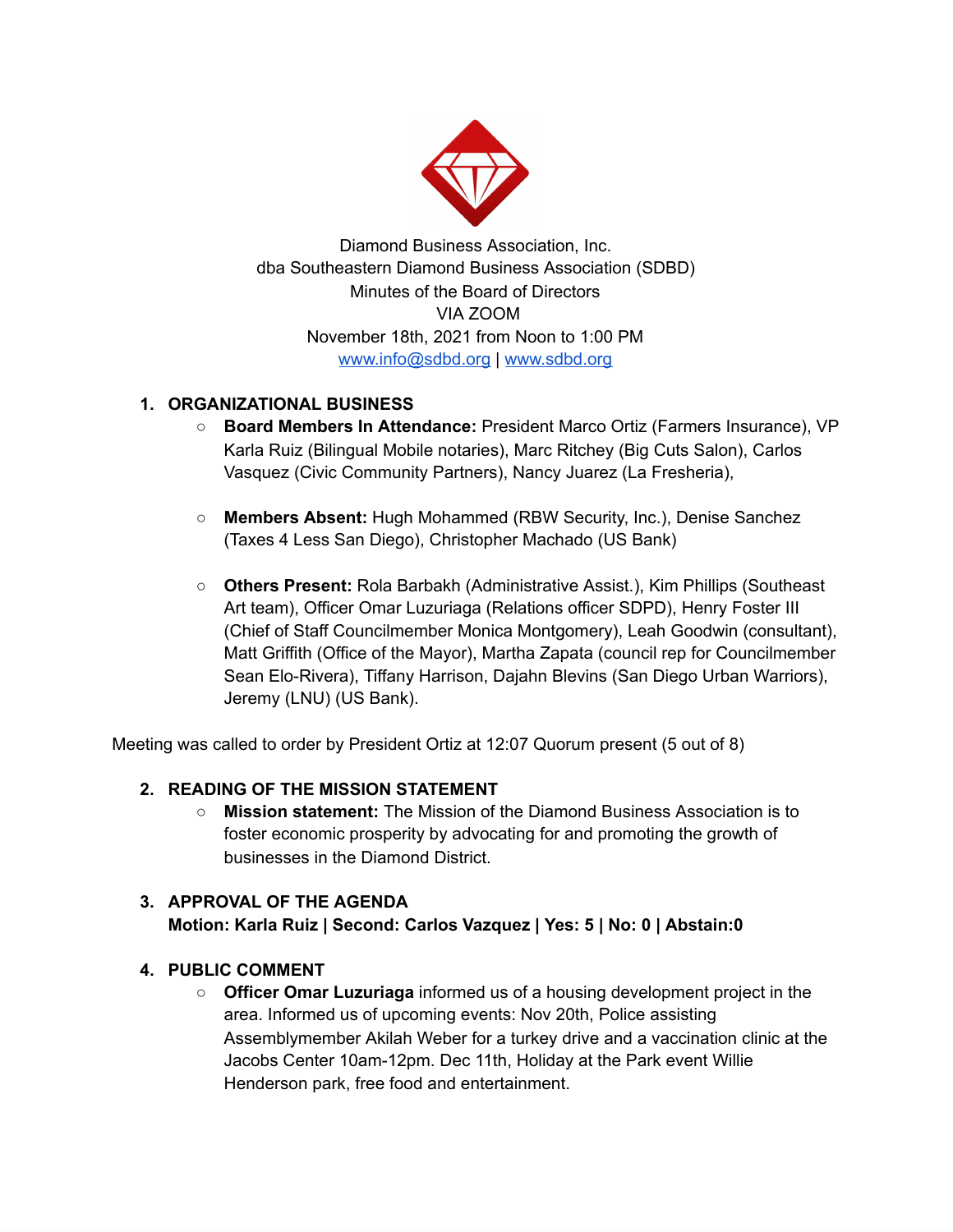○ **Matt Griffith** wanted to remind everyone to inform them of any events that are occurring that the Diamond BID is a part of so they can support the businesses. He also informed us that Small Business Saturday will be occurring on Nov 27th.

# **5. Presentation - Leah Goodwin and Kim Phillips (Black Arts and Cultural District)**

- Black Arts and Cultural District working in conjunction with community members would like to collaborate with Diamond BID to boost morale in community by creating festivals, enhancing relationships between businesses and residents. The support they are requesting from the BID is helping them get banners that represent the Black Arts district, located Imeperial Ave 61st to 68th (8 blocks of excellence), and Storefront improvement, restarting the Encanto street fair and Diamond street festivals to showcase the district.
- On Sep 18th Black Empowerment Day, Commissioner of Arts and Culture Jonathan Glus recommended creating an Arts and Culture Dept within the BID which would act as a liaison between the Commission of Arts and Culture and community groups.
- Informed us of a new project they are working on: San Diego Black Arts and Culture Tour, offering virtual and in person guided art tour of the 8 blocks of excellence as well as citywide arts and culture committee.

### **6. Consent Items:**

- Approval of the Minutes of the Board of Directors
- **○ Motion: Karla Ruiz | Second: Marc Ritchey | Yes: 5 | No: 0 | Abstain: 0**

# **7. ACTION ITEMS**

- Executive Commettee's recommendation to have a Business Mixer in January 13th (Thursday) of 2022
- Carlos comments to support the motion but with taking steps to keep people safe during the pandemic
- **○ Motion: Carlos Vasquez | Second: Karla Ruiz | Yes: 5 | No: 0 | Abstain: 0**

### **[Jeremy (Manager US Bank on Euclid) joined at 12:40 pm] [Dajahn Blevins - San Diego Urban Warriors joined at 12:40pm]**

### **8. PRESIDENT'S REPORT**

- Briefly explained the process for selecting the new Administrative position filled by Rola Barbakh. Job description was posted on social media, and craigslist. 10 people applied, 2 interviewed. Explained why Kathy Beas (previous Technical manager) is unable to help with transition of new Admin. Assist.
- **○** We will be requesting an extension on the Annual Compliance Meeting due to the transition process and for Rola the new Administrator to catch up with all the paperwork.